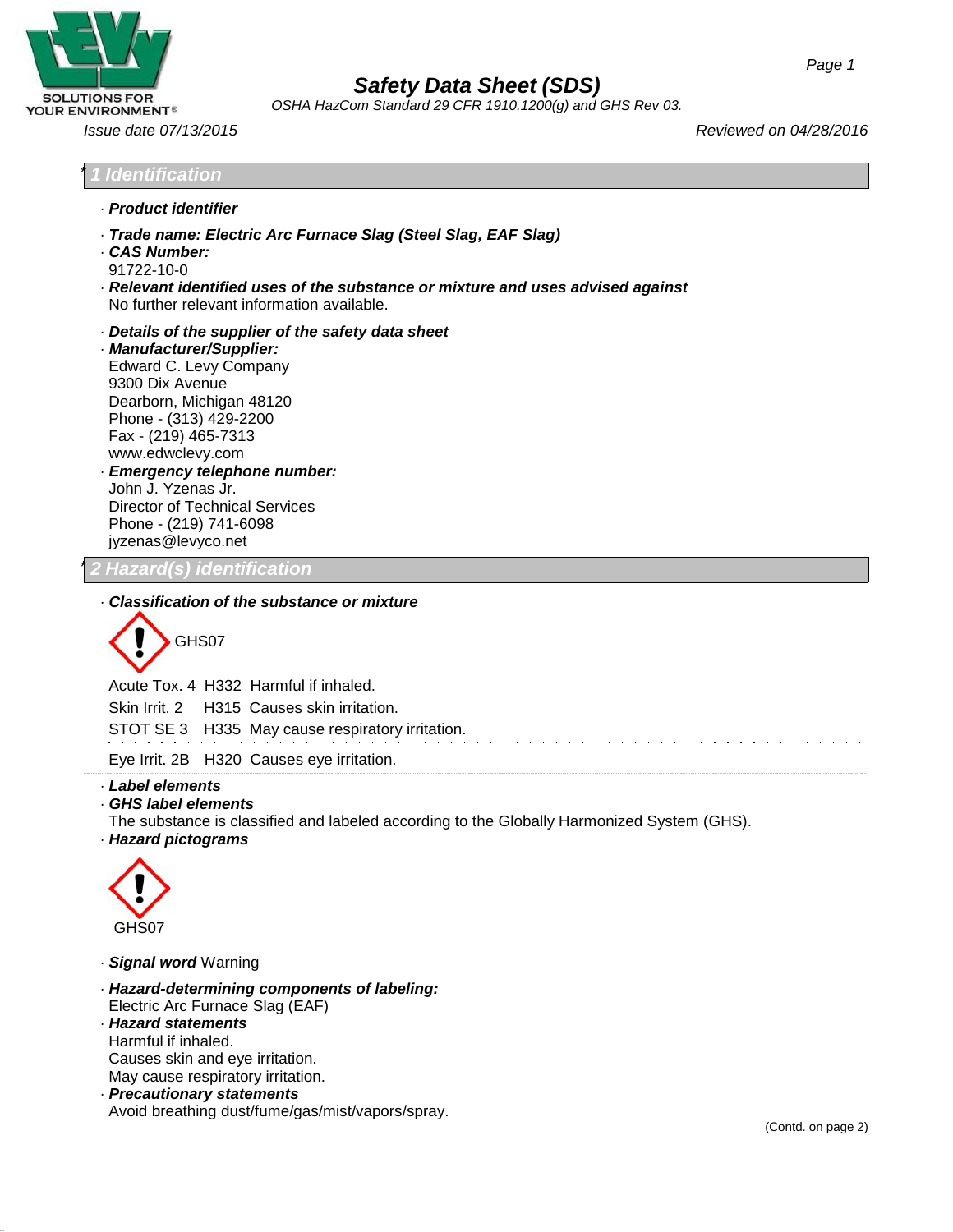

*OSHA HazCom Standard 29 CFR 1910.1200(g) and GHS Rev 03.*

Wear protective gloves.

*Issue date 07/13/2015 Reviewed on 04/28/2016*

### *Trade name: Electric Arc Furnace Slag (EAF)*

Use only outdoors or in a well-ventilated area.

0 Wash thoroughly after handling. If in eyes: Rinse cautiously with water for several minutes. Remove contact lenses, if present and easy to do. Continue rinsing. Specific treatment (see supplementary first aid instructions on this Safety Data Sheet). IF INHALED: Remove victim to fresh air and keep at rest in a position comfortable for breathing. Call a poison center/doctor if you feel unwell. If skin irritation occurs: Get medical advice/attention. If eye irritation persists: Get medical advice/attention. If on skin: Wash with plenty of water. Take off contaminated clothing and wash it before reuse. Store in a well-ventilated place. Keep container tightly closed. Dispose of contents/container in accordance with local/regional/national/international regulations. · *Classification system:* · *NFPA ratings (scale 0 - 4)*  $Health = 2$ Fire =  $0$ <br>Reactivity = 0 · *HMIS-ratings (scale 0 - 4)* **HEALTH** FIRE  $\boxed{2}$  Health = 2  $\begin{bmatrix} 0 \\ 1 \end{bmatrix}$  Fire = 0 REACTIVITY  $\boxed{0}$  Reactivity = 0 · *Hazard(s) not otherwise classified (HNOC):* None known \* *3 Composition/information on ingredients* Larnite, beta-dicalcium-silicate [Beta - Ca2SiO4] Srebrodolskite, calcium-iron-oxide [Ca<sub>2</sub>Fe<sub>2</sub>O<sub>5</sub>] Brownmillerite, calcium-aluminum-iron-oxide [Ca2AlFeO5] Spinel [Me<sub>2</sub>+Me<sub>3</sub>+2O<sub>5</sub>] Wuestite, Solid solution of iron (II)-oxide with MgO and MnO Gehlenite, calcium-aluminum-silicate [Ca2Al2SiO7] Bredigite, calcium-magnesium-silicate

· *Chemical characterization: Substance*

- · *CAS No. Description*
- 91722-10-0

· *Description:* Mixture of substances listed below with nonhazardous additions.

| Dangerous Components: |                                                                               |                          |      |  |
|-----------------------|-------------------------------------------------------------------------------|--------------------------|------|--|
|                       | 91722-10-0 Electric Arc Furnace Slag (EAF)                                    |                          | 100% |  |
|                       | Acute Tox. 4, H332; Skin Irrit. 2, H315; STOT SE 3, H335; Eye Irrit. 2B, H320 |                          |      |  |
|                       |                                                                               | $\overline{\phantom{a}}$ |      |  |

(Contd. on page 3)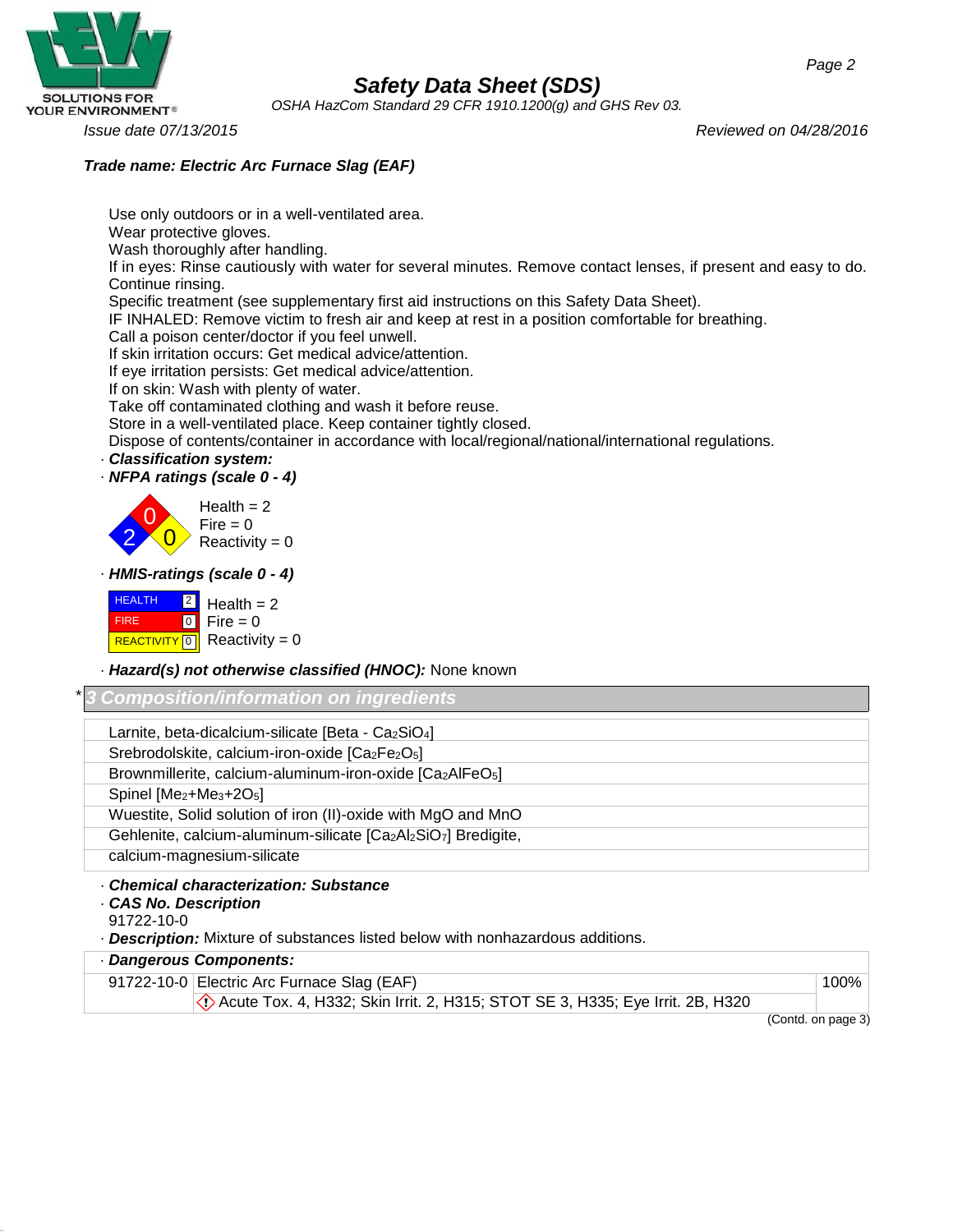

*OSHA HazCom Standard 29 CFR 1910.1200(g) and GHS Rev 03.*

*Issue date 07/13/2015 Reviewed on 04/28/2016*

### *Trade name: Electric Arc Furnace Slag (EAF)*

### \* *4 First-aid measures*

· *Description of first aid measures*

### · *General information:*

Symptoms of poisoning may even occur after several hours; therefore medical observation for at least 48 hours after the accident.

### · *After inhalation:*

Remove to fresh air. Dust in throat and nasal passages should clear spontaneously. Seek medical attention for discomfort or if coughing or other symptoms do not subside.

· *After skin contact:*

Wash with cool water and a pH neutral soap or a mild skin detergent. Seek medical attention for rash, burns, irritation and prolonged unprotected exposure.

· *After eye contact:*

Flush with water immediately for at least 15 minutes, including under the lids to remove all particles. Seek medical attention for abrasions and burns.

#### · *After swallowing:*

Do not induce vomiting. If conscious, have person drink plenty of water. Seek medical attention or contact poison control center immediately.

- · *Information for doctor:*
- · *Most important symptoms and effects, both acute and delayed:* No further relevant information available.
- · *Indication of any immediate medical attention and special treatment needed* No further relevant information available.

### \* *5 Fire-fighting measures*

- · *Extinguishing media*
- · *Suitable extinguishing agents:*
- CO2, extinguishing powder or water spray. Fight larger fires with water spray or alcohol resistant foam.
- · *Special hazards arising from the substance or mixture* No further relevant information available.
- · *Advice for firefighters*
- · *Protective equipment:*

As in any fire, wear self-contained breathing apparatus pressure-demand (NIOSH approved or equivalent), and full protective gear to prevent contact with skin and eyes.

### \* *6 Accidental release measures*

· *Personal precautions, protective equipment and emergency procedures*

Wear protective equipment. Keep unprotected persons away.

- · *Environmental precautions:* None
- · *Methods and material for containment and cleaning up:*

Pick up mechanically or by hand tools and reuse or dispose of as a common non-hazardous material in accordance with applicable federal, state and local regulations. Wetting the material prior to clean up may be necessary to suppress dust.

· *Reference to other sections*

See Section 7 for information on safe handling.

See Section 8 for information on personal protection equipment. See Section 13 for disposal information.

### \* *7 Handling and storage*

- · *Handling:*
- · *Precautions for safe handling*

Use personal protection equipment as outlined in section 8.

Respirable dust may be generated during processing, handling, and storage.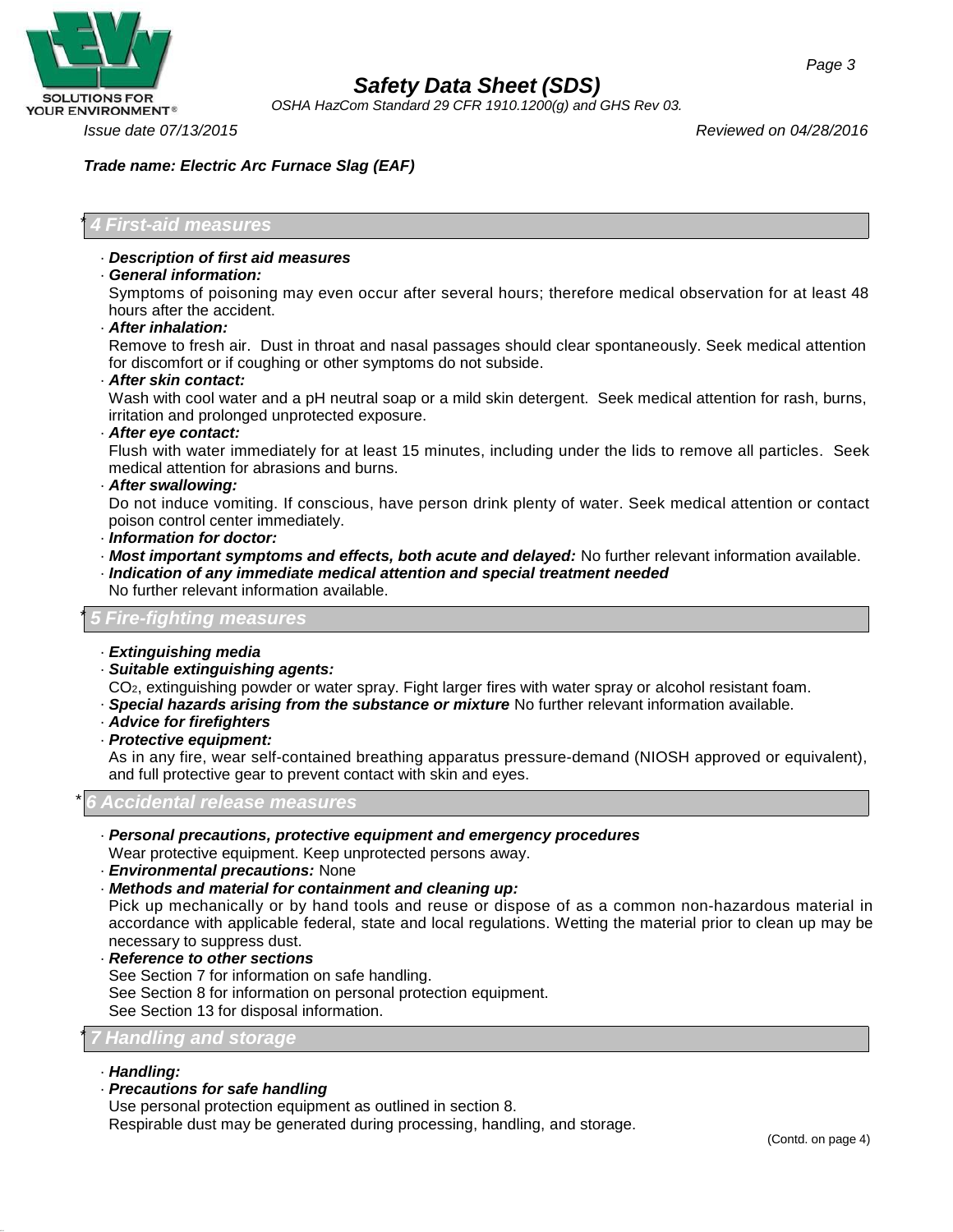

*OSHA HazCom Standard 29 CFR 1910.1200(g) and GHS Rev 03.*

*Issue date 07/13/2015 Reviewed on 04/28/2016*

*Trade name: Electric Arc Furnace Slag (EAF)*

- · *Information about protection against explosions and fires:* No special measures required.
- · *Conditions for safe storage, including any incompatibilities*
- · *Storage:*
- · *Requirements to be met by storerooms and receptacles:* No special requirements.
- · *Information about storage in one common storage facility:* Not required.
- · *Further information about storage conditions:* None.
- · *Specific end use(s)* No further relevant information available.

\* *8 Exposure controls/personal protection*

· *Additional information about design of technical systems:* No further data; see section 7.

**Exposure Limits**:

| <b>ACGIH TLV's for "Nuisance Dusts</b> |                                      |  |  |
|----------------------------------------|--------------------------------------|--|--|
| Total Dust:                            | 10mg/M <sup>3</sup> < 1% quartz max. |  |  |
| Respirable dust:                       | $5mg/M^3$ < 1% quartz max.           |  |  |

- · *Control parameters*
- · *Components with occupational exposure limits:*
- · *Additional information:* The lists that were valid during the creation of this SDS were used as basis.
- · *Exposure controls*

Provide general ventilation in processing and storage. Provide local exhaust if necessary to reduce dust levels below acceptable limits.

- · *Personal protective equipment:*
- · *General protective and hygienic measures:*

Immediately remove all soiled and contaminated clothing and wash before reuse. Wash hands before breaks and at the end of work.

Avoid contact with the eyes and skin.

· *Breathing equipment:*



NIOSH/OSHA or EN approved respiratory protection is recommended for use in airborne concentrations exceeding exposure limits.

### · *Protection of hands:*



Protective gloves

- · *Material of gloves* Waterproof or water resistant material
- · *Eye protection:*

Wear ANSI approved glasses or goggles to prevent eye contact. Splash shields should be worn in wet conditions. Wearing contact lenses in dusty conditions is not recommended.

· *Body protection:*

Wear hard hats, protective clothing and hard toed shoes to protect from impact and abrasion. In wet conditions, impervious PPE should be worn to protect the skin.

### \* *9 Physical and chemical properties*

- · *Information on basic physical and chemical properties*
- · *General Information* · *Appearance:* **Form:** Granule **Color:** Grey to Black

· *Odor:* Mild Sulfur · **Odor threshold:** Not determined.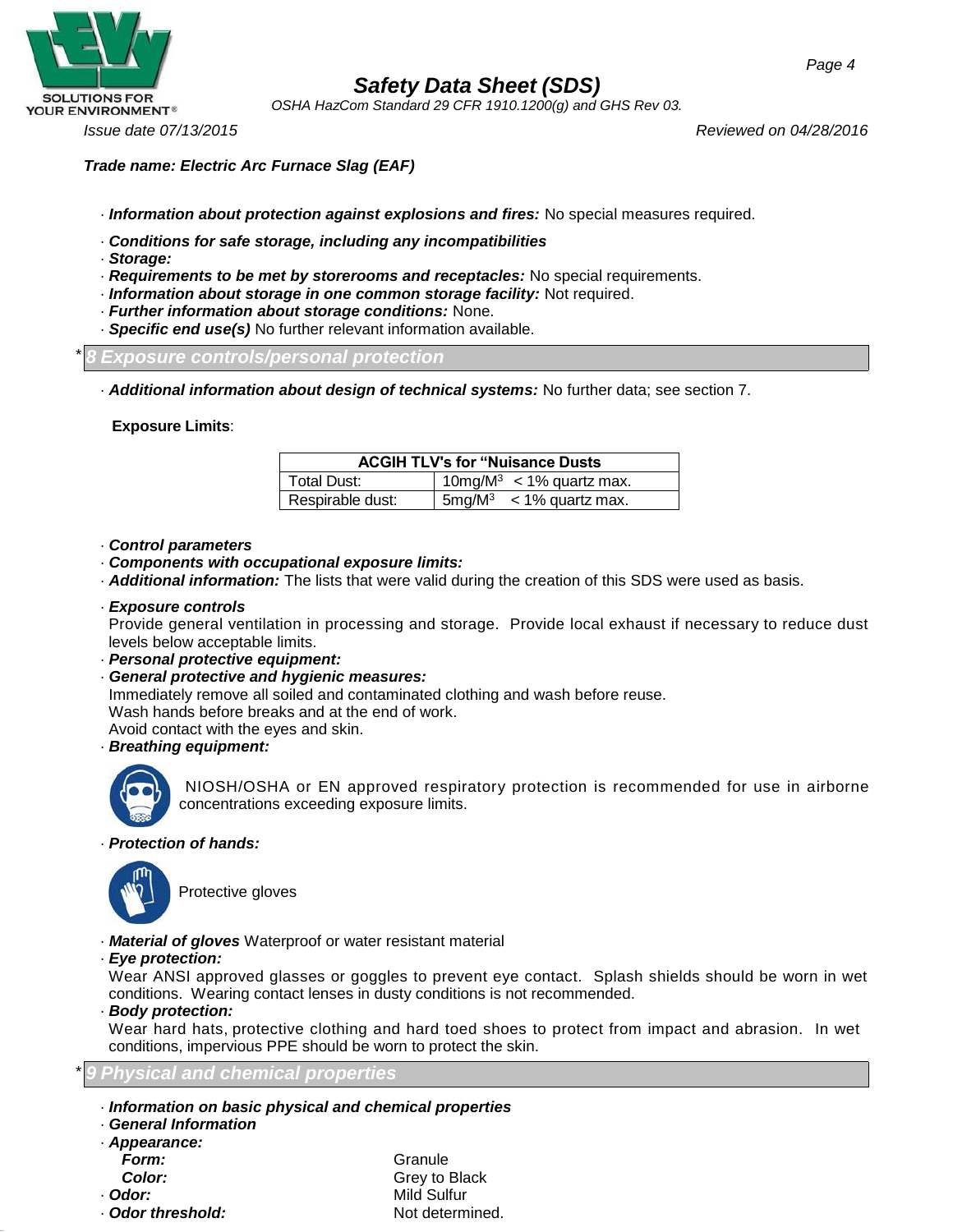

*OSHA HazCom Standard 29 CFR 1910.1200(g) and GHS Rev 03.*

*Issue date 07/13/2015 Reviewed on 04/28/2016*

| Trade name: Electric Arc Furnace Slag (EAF)                  |                                               |
|--------------------------------------------------------------|-----------------------------------------------|
| · pH-value:                                                  | 9.5-12.5 (in water)                           |
| - Change in condition<br><b>Melting point/Melting range:</b> | Not determined.                               |
| <b>Boiling point/Boiling range:</b>                          | Not determined.                               |
| · Flash point:                                               | Not applicable.                               |
| · Flammability (solid, gaseous):                             | Not determined.                               |
| · Ignition temperature:                                      |                                               |
| Decomposition temperature:                                   | Not determined.                               |
| · Auto igniting:                                             | Product is not self-igniting.                 |
| Danger of explosion:                                         | Product does not present an explosion hazard. |
| · Explosion limits:                                          |                                               |
| Lower:                                                       | Not determined.                               |
| <b>Upper:</b>                                                | Not determined.                               |
| · Vapor pressure:                                            | Not applicable.                               |
| · Density:                                                   | 3.4-3.8 (Bulk)                                |
| · Relative density                                           | Not determined.                               |
| · Vapor density<br>- Evaporation rate                        | Not applicable.<br>Not applicable.            |
|                                                              |                                               |
| Solubility in / Miscibility with<br>Water:                   | Insoluble.                                    |
|                                                              |                                               |
| - Partition coefficient (n-octanol/water): Not determined.   |                                               |
| · Viscosity:                                                 |                                               |
| Dynamic:<br><b>Kinematic:</b>                                | Not applicable.                               |
|                                                              | Not applicable.                               |

### • **Other information** No further relevant information available.

### \**10 Stability and reactivity*

- · *Reactivity* No further relevant information available.
- · *Chemical stability* Un-weathered steel slag may contain potentially expansive compounds (Free Lime)
- · *Thermal decomposition / conditions to be avoided:* No decomposition if used according to specifications.
- · *Possibility of hazardous reactions* No dangerous reactions known.
- · *Conditions to avoid* No further relevant information available.
- · *Incompatible materials:* No further relevant information available.

### \**11 Toxicological information*

#### · *Information on toxicological effects*

- · *Acute toxicity:*
- *- Corrosivity:*
- *- Non-Corrosive (OCED 403/431)*
- · *Primary irritant effect:*

· Elevated pH in moist conditions may cause irritation to the skin, and eyes or aggravate existing conditions. Can cause serious eye irritation.

### · *Additional toxicological information:*

The product shows the following dangers according to internally approved calculation methods for preparations:

Harmful / Irritant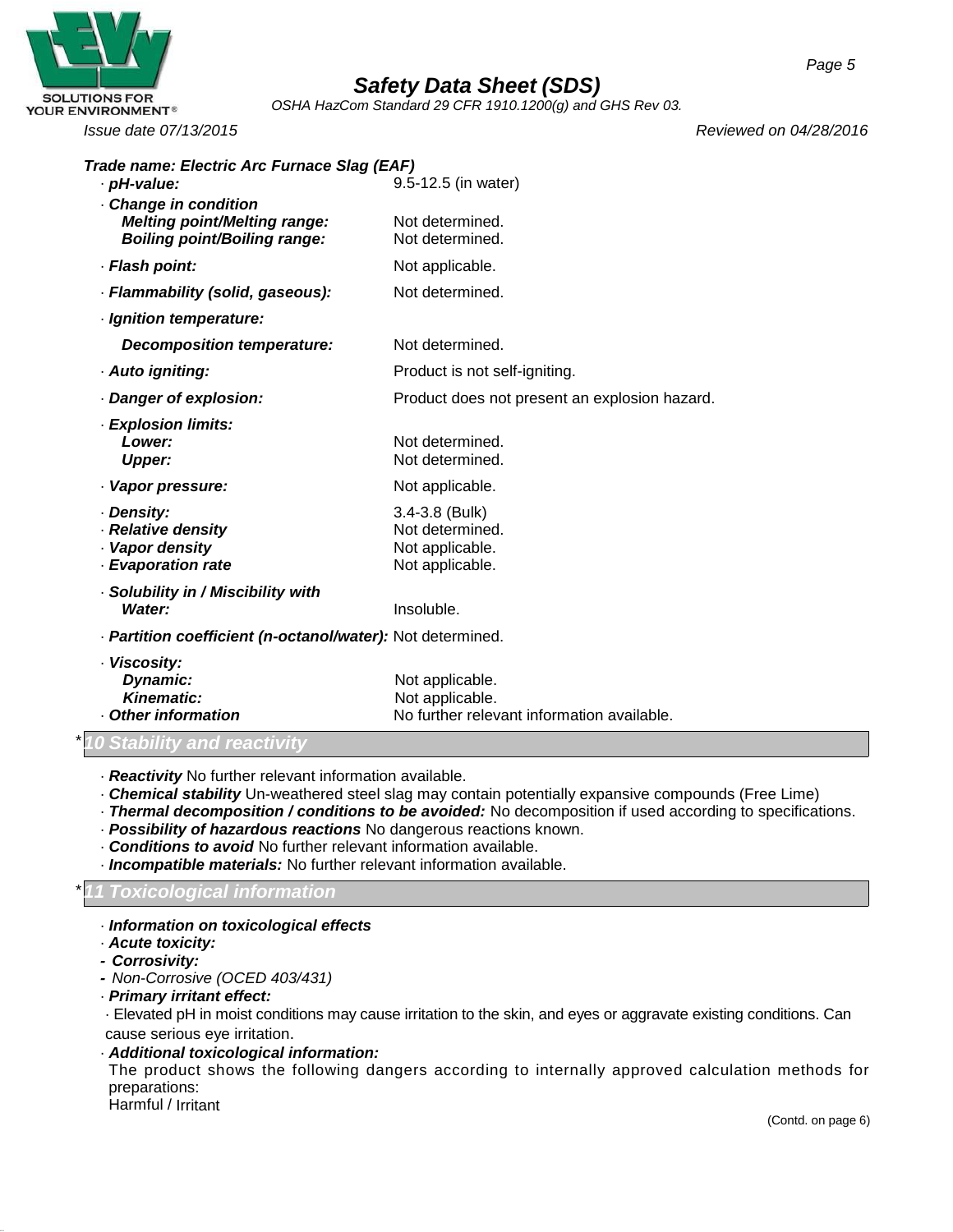

*OSHA HazCom Standard 29 CFR 1910.1200(g) and GHS Rev 03.*

*Issue date 07/13/2015 Reviewed on 04/28/2016*

*Page 6*

*Trade name: Electric Arc Furnace Slag (EAF)*

- · *Carcinogenic categories*
- · *IARC (International Agency for Research on Cancer)*

Iron and steel furnace slag is not listed as a carcinogen by IARC; however, slag contains trace amounts of crystalline silica which is classified by IARC as known human carcinogens. None of the ingredients are listed.

· *NTP (National Toxicology Program)*

Substance is not listed.

- · *OSHA-Ca (Occupational Safety & Health Administration)*
- Substance is not listed.

### *12 Ecological information*

- · *Toxicity*
- · *Aquatic toxicity:* No further relevant information available.
- · *Persistence and degradability* No further relevant information available.
- · *Behavior in environmental systems:*
- · *Bioaccumulative potential* No further relevant information available.
- · *Mobility in soil* No further relevant information available.
- · *Additional ecological information:*
- · *General notes:* Not known to be hazardous to water.
- · *Results of PBT and vPvB assessment*
- · *PBT:* Not applicable.
- · *vPvB:* Not applicable.
- · *Other adverse effects* No further relevant information available.

### \**13 Disposal considerations*

- · *Waste treatment methods*
- · *Recommendation:*
- Observe all federal, state and local environmental regulations when disposing of this material.
- · *Uncleaned packagings:*

· *Recommendation:* Disposal must be made according to official regulations. \**14 Transport information* · *UN-Number* · *DOT, ADR, ADN, IMDG, IATA* Non-Regulated Material · *UN proper shipping name* · **DOT, ADR, ADN, IMDG, IATA** Non-Regulated Material · *Transport hazard class(es)* · *DOT, ADR, ADN, IMDG, IATA* · Class **Class** Non-Regulated Material · *Packing group* · **DOT, ADR, IMDG, IATA** Non-Regulated Material · *Environmental hazards:* Not applicable. · **Special precautions for user** Some areas require the use of tarps on trucks for containment of dust. · *Transport in bulk according to Annex II of MARPOL73/78 and the IBC Code* Not applicable. · *UN "Model Regulation":* -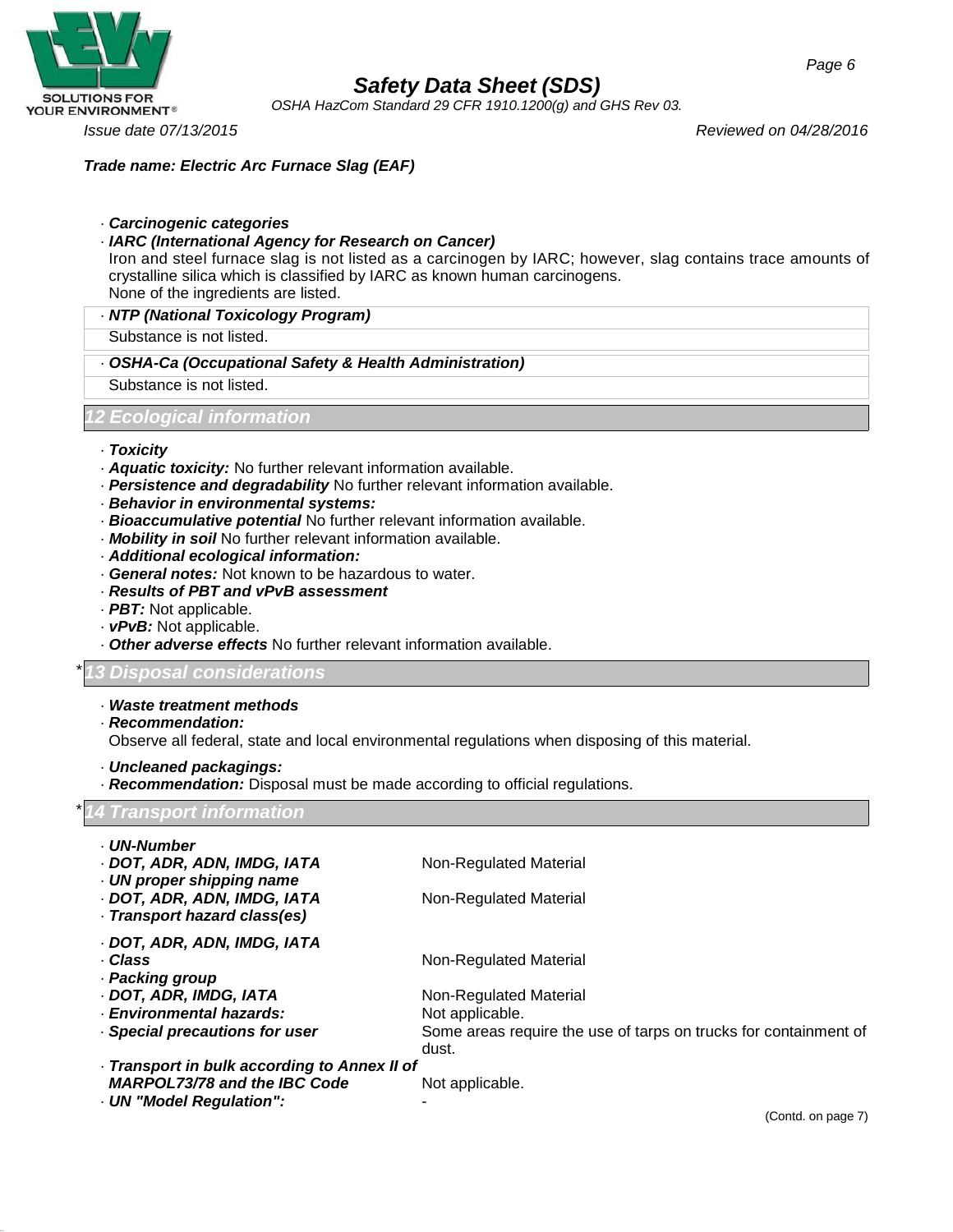

*OSHA HazCom Standard 29 CFR 1910.1200(g) and GHS Rev 03.*

*Trade name: Electric Arc Furnace Slag (EAF)*

\**15 Regulatory information*

*Safety, health and environmental regulations/legislation specific for the substance or mixture*

- · *Sara Title III*
- · *Section 355 (extremely hazardous substances):* Substance is not listed.
- · *Section 313 (Specific toxic chemical listings):*

This material may contain chemicals subject to the reporting requirements of this section of the Emergency Planning and Community Right to Know Act of 1986.Chemical Name: Manganese, Concentration Range: 3 – 8%

- · *TSCA (Toxic Substances Control Act):* Substance is not listed.
- · *California Proposition 65*
- · *Chemicals known to cause cancer:*
- Substance is not listed.
- · *Chemicals known to cause reproductive toxicity for females:*

Substance is not listed.

· *Chemicals known to cause reproductive toxicity for males:*

Substance is not listed.

· *Chemicals known to cause developmental toxicity:*

Substance is not listed.

- · *Carcinogenic categories*
- · *EPA (Environmental Protection Agency)* Substance is not listed.
- · *TLV (Threshold Limit Value established by ACGIH)* Substance is not listed.
- · *NIOSH-Ca (National Institute for Occupational Safety and Health)*

Substance is not listed.

### *GHS label elements*

The substance is classified and labeled according to the Globally Harmonized System (GHS).

· *Hazard pictograms*



· *Signal word* Warning

- · *Hazard-determining components of labeling:* Electric Arc Furnace Slag (EAF)
- · *Hazard statements* Harmful if inhaled. Causes skin and eye irritation. May cause respiratory irritation.
- · **P***recautionary statements* Avoid breathing dust/fume/gas/mist/vapors/spray. Use only outdoors or in a well-ventilated area. The contraction of the contraction of the contd. on page 8)